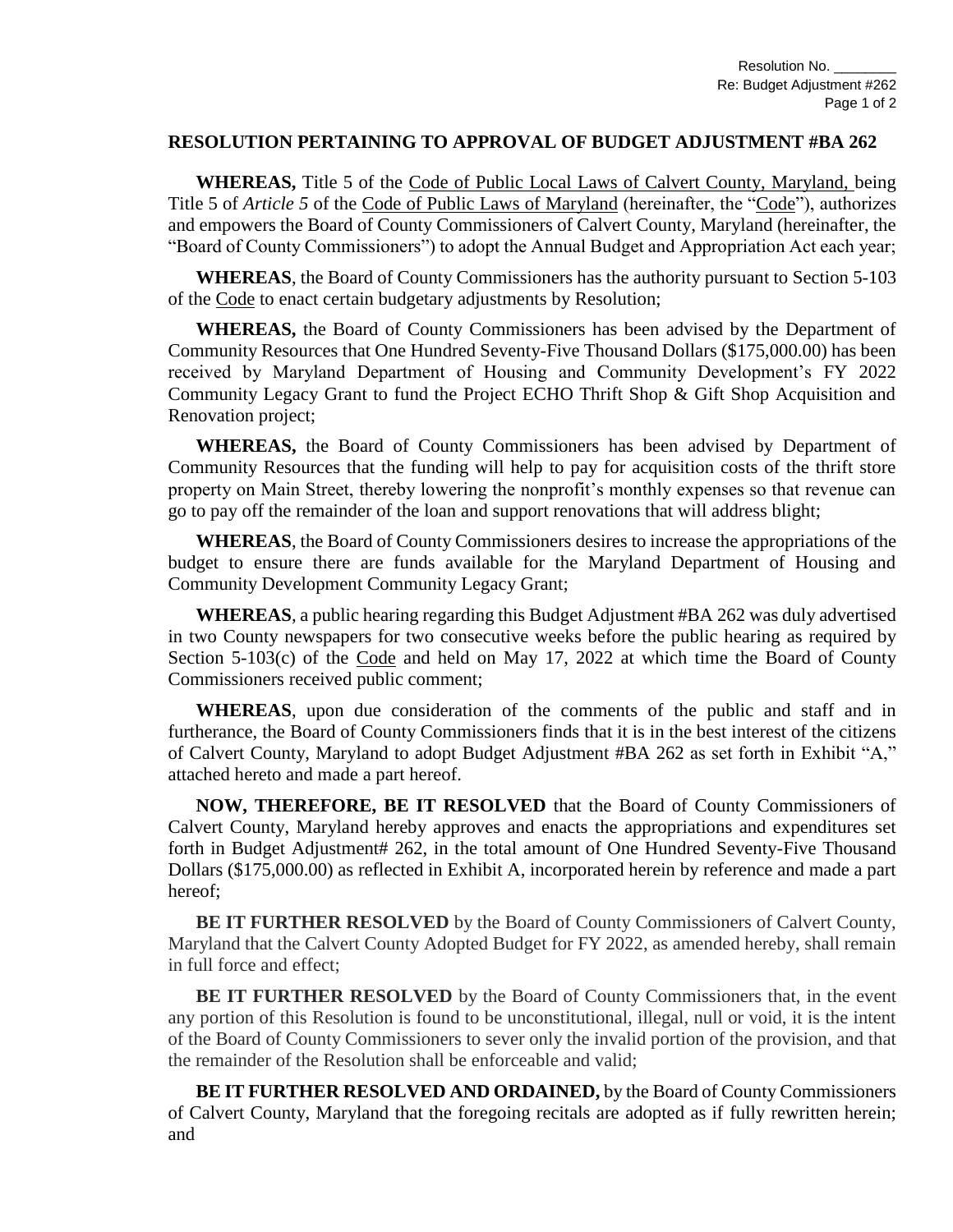Resolution No. \_ Re: Budget Adjustment #262 Page 2 of 2

**BE IT FURTHER RESOLVED AND ORDAINED,** by the Board of County Commissioners of Calvert County, Maryland that this Resolution shall be effective upon recordation without publication of a fair summary.

**DONE**, this \_\_\_\_\_\_\_ day of \_\_\_\_\_\_\_\_\_\_\_\_\_\_\_\_, 2022, by the Board of County Commissioners of Calvert County, Maryland, sitting in regular session.

 $Aye:$ 

Nay:

Absent/Abstain:

## **ATTEST: BOARD OF COUNTY COMMISSIONERS OF CALVERT COUNTY, MARYLAND**

Rachel Distel, Clerk Earl F Hance, President

\_\_\_\_\_\_\_\_\_\_\_\_\_\_\_\_\_\_\_\_\_\_\_\_\_\_\_\_\_ \_\_\_\_\_\_\_\_\_\_\_\_\_\_\_\_\_\_\_\_\_\_\_\_\_\_\_\_\_\_\_\_\_\_\_\_\_

\_\_\_\_\_\_\_\_\_\_\_\_\_\_\_\_\_\_\_\_\_\_\_\_\_\_\_\_\_\_\_ \_\_\_\_\_\_\_\_\_\_\_\_\_\_\_\_\_\_\_\_\_\_\_\_\_\_\_\_\_\_\_\_\_\_\_\_\_

Steven R. Weems, Vice President

Approved for form and legal sufficiency:

Christopher J. Gadway, County Commissioner

\_\_\_\_\_\_\_\_\_\_\_\_\_\_\_\_\_\_\_\_\_\_\_\_\_\_\_\_\_\_\_\_\_\_\_\_\_

John B. Norris, County Attorney Mike Hart, County Commissioner

\_\_\_\_\_\_\_\_\_\_\_\_\_\_\_\_\_\_\_\_\_\_\_\_\_\_\_\_\_\_\_\_\_\_\_\_\_ Kelly D. McConkey, County Commissioner

Approved for form and legal sufficiency

Office of County Attorney

for Public Hearing